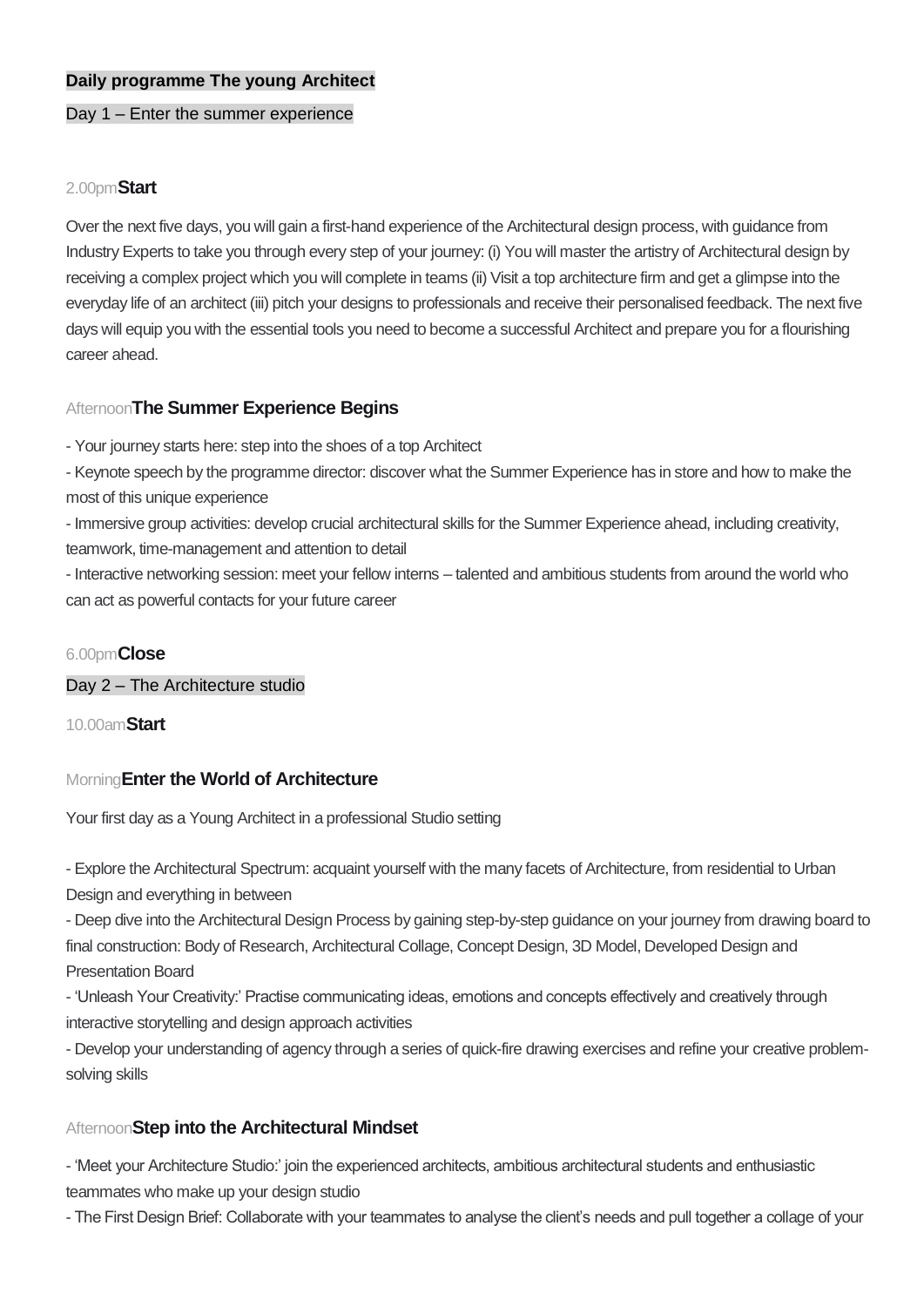#### initial ideas

- Research Architectural precedents to find inspiration for your own projects: Consider the ways new technology and innovation in architecture can help bolster your design project and elevate your ideas

- Understand the importance of creating a narrative in a design project and get comfortable with the process of idea generation and iterative design

## 5.00pm**Close**

Day 3 – You become the architect

10.00am**Start**

# Morning**Conduct your Site Analysis**

Your first site analysis will form the basis of your project and give you real-life experience of the daily life of a professional **Architect** 

- 'The Architectural Toolkit': Armour yourself with the tools you require to conduct a successful site analysis, with creativity, problem solving and attention to detail at the forefront

- Visit an inner-city site and document your findings through rigorous note-taking and conceptual sketching

- Consider the way humans interact with their lived environment: begin to understand the geographical, sociocultural, and economic circumstances that surround the project and develop your analysis based on your discoveries

- Practise your team-work skills by discussing your initial thoughts about the brief with your group, then returning to the Architecture Studio to create a collage of your research

# Afternoon**Conceptualise your Ideas**

- As a studio, pool together your research, sketches and collage in order to align on the concept that will underpin your project

- Participate in a live drawing workshop from an experienced architect to take you through the difference between plan, section and axonometric drawings and their purpose in the Architectural design process

- Elevate your design projects by implementing your new-found knowledge of technical drawing in your own Studio

- 'Cross-Crits:' liaise with other Studio's and size up the competition. Receive invaluable feedback from your peers to take your design projects to the next level

# Day 4 – Finalising your designs

10.00am**Start**

# Morning**A Firm Visit for the Aspiring Architect**

You've finalised your Architectural drawings and completed your research, now it's time to push the boundaries and scale up your designs into 3D

- Visit a top architecture firm and get a glimpse into the everyday life of an architect

- Discover the different roles Architects play in a professional studio setting and recognize how to implement those teambuilding skills in your own practise

- Gain hands-on experience of a firm's work and approach to their own design briefs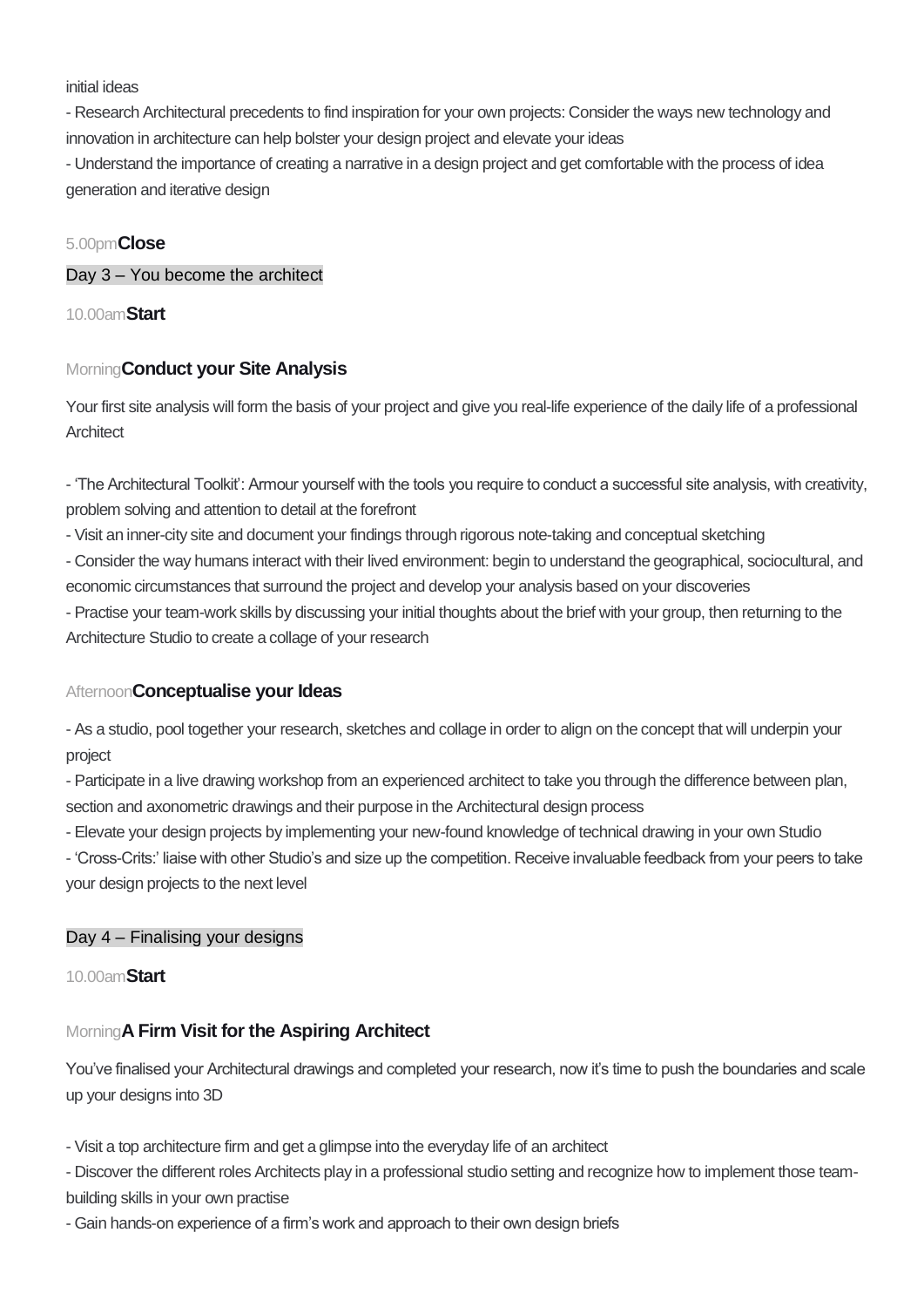- Participate in a live panel Q&A session and network with experts in Architecture to gain invaluable advice to take back to the studio

# Afternoon**Scaling it Up**

- Engage in a live 3D-Physical Modelling Workshop delivered by top Architects: learn how to transform simple materials into magnificent miniatures of your Architectural spaces

- Enter the next stage of the Design Process by taking your blueprints from 2-D to 3-D
- Build physical structures to best visualise your designs

- 'Elevate Your Designs:' Put your models to the test by experimenting with light and scale to simulate how it would be experienced as a complete, real-life construction

# 5.00pm**Close**

## Day 5- Pitching to the client

## 10.00am**Start**

# Morning**Presenting Your Projects**

Congratulations! You've completed your first professional Architectural design brief. Now it's time to put your projects to the test

- 'The Finishing Touch:' bring all your hard work together and curate your project narrative on presentation boards at an iconic London skyscraper

- Perfect your elevator pitching skills to concisely describe your project to the client and communicate your design choices effectively

- Have your work assessed according to official RIBA guidelines and architectural marking criteria

- Receive detailed feedback on your work from top architects and leading experts in the field

# Afternoon**Career Coaching: How to Become a Successful Architect**

- Your path to success: understanding the key decisions ahead and how to maximise your chances of success
- Building a successful, standout portfolio for university applications and beyond
- Subject choices at A-level/IB/university and more
- Securing work experience, designing impactful CVs/resumes and powerful interview techniques
- Coaching from experienced Architects on what you can do now to stand out in the future

#### 5.00pm**Close**

#### Day 6 – The urban planner : design a sustainable city

#### 10.00am**Start**

You've just taken a deep-dive into the Architectural Design process, and completed your first project according to RIBA guidelines which has been assessed according to official Architectural marking criteria. Over the following five days, you will experience Architecture from a new perspective: (i) you will visit a leading urban design firm and design your own sustainable city (ii) gain an insight into the latest cutting-edge design software and try your hand at digitising your designs (iii) meet the intricate network of professionals who work together as a team to ensure the safety and production of your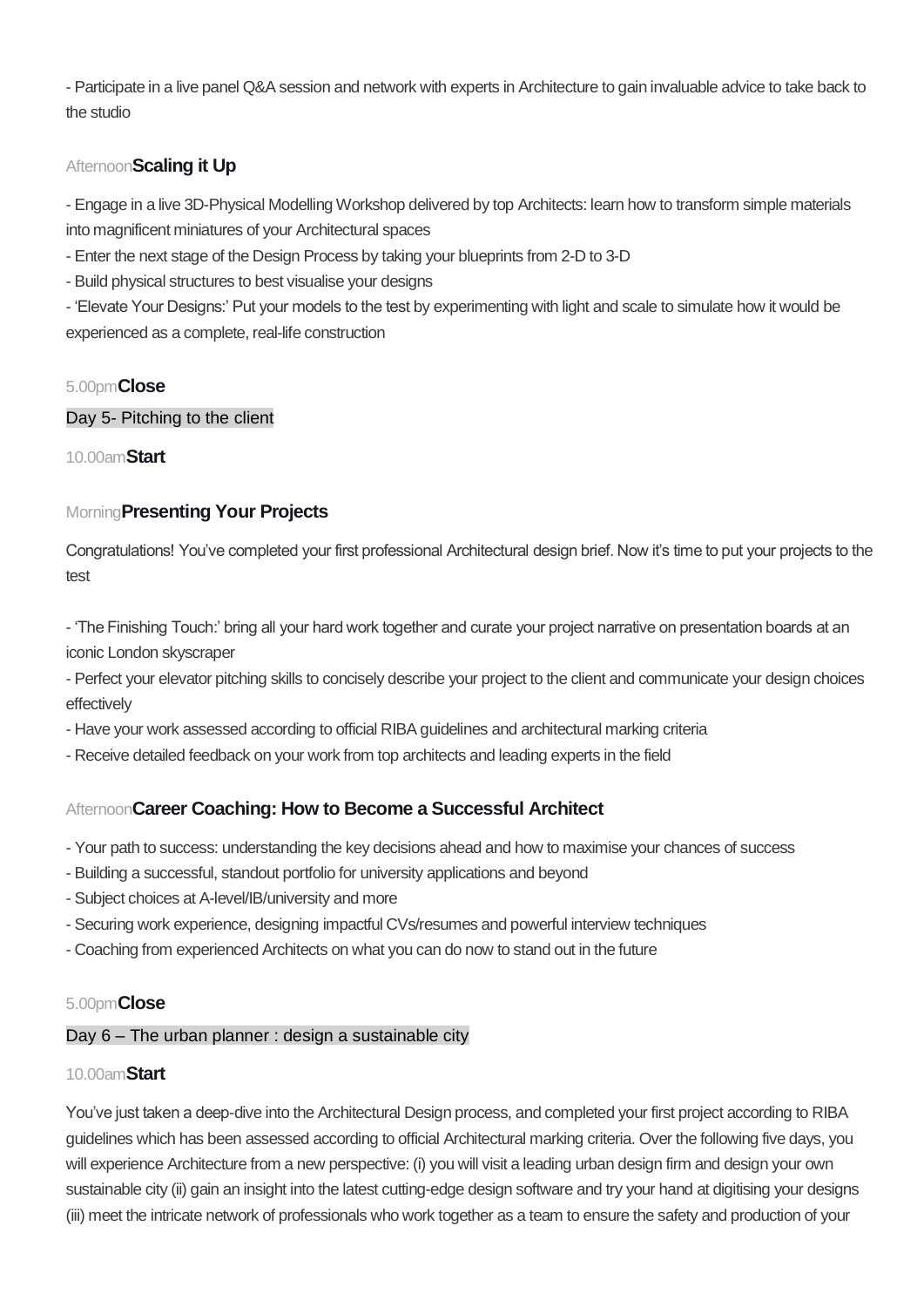designs. Finally, you will curate an exhibition of your design projects from the previous 10 days to showcase to professionals.

# Morning**A Visit to a Leading Sustainable Architectural Firm**

Today you will expand your knowledge of the Architectural spectrum and become an Urban Planner for the day by designing your own sustainable city

- Walk in the footsteps of sustainability pioneers and meet the experts in urban planning
- Discover the technology used by top sustainable firms to address the most pressing climate issues in urban areas
- Explore the challenges faced by urban planners during the design and application stages of a project

- Unearth the future pathway for urban planning: delve into the architectural forms of the future and evaluate the concept of floating cities in the next generation of sustainable architectural design

# Afternoon**Trend Setting Design: Construct Your City**

- The brief: work with your fellow interns to conduct an initial site analysis as you construct your own environmentally friendly urban area

- Evaluate the key issues in a project and investigate the way communities interact with their environment

- Research the materials and systems that will be used in your sustainable city before implementing them into your final designs

- Pitch your finished project to leading urban planning professionals and receive live feedback

# 5.00pm**Close**

Day 7 – Digitizing your designs

10.00am**Start**

# Morning**The Future of Architecture**

You've successfully planned a future sustainable city, now it's time to learn how professional Architects implement cuttingedge software to transform their designs in digital

- 'The Digital Age of Design:' explore the technological revolution of the Architect's toolkit

- Learn about the way architectural firms are using virtual reality, augmented reality, artificial intelligence and other cuttingedge technology to elevate and enhance their designs

- Meet an Architectural firm employing these tools and discover the impact of new technologies on the everyday life of architects

- Predict the next 20 years of Architectural design: how will the next generation of Architects design and create future projects?

# Afternoon**From Pencil to Pixel**

- Digital Design at your Disposal: discover how Architects are employing games such as Minecraft to exercise their vision for built space

- Receive a live Sketch-up tutorial by an expert: procure the top tips and tricks to visualise your designs in digital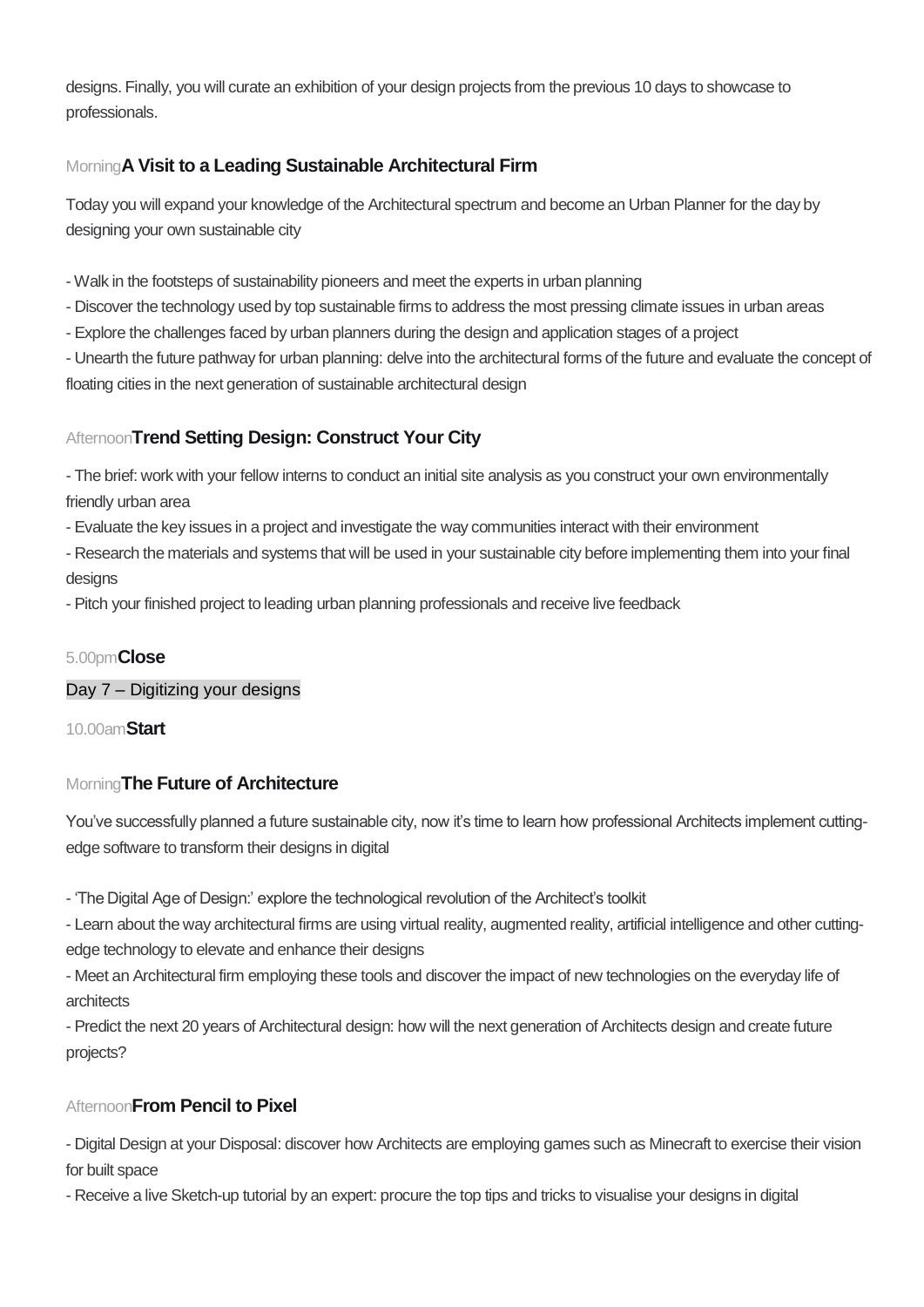- Take your project and reconstruct it virtually, adding detail and precision to upgrade the design

- Add your newfound technological skills to your portfolio and elevate yourself above your competition

#### 5.00pm**Close**

#### Day 8 – putting people at the center ( Fletcer Priest Architects)

10.00am**Start**

#### Morning**Interior Design**

You've gained all the key skills you require to conceptualise and design exterior spaces. Today you will witness the creative process behind interior design and how indoor spaces can be transformed

- 'From Exterior to Interior': Take a dive into a different area of Architecture and visit an Interior Design Studio

- Discover the creative process behind transforming blank rooms into liveable spaces: how does light, colour, material and size affect the rules of Interior decorating?

- Understand the key decision-making process employed by designers when they receive their project brief: participate in a simulation to re-design a space in response to the needs of a client

- Pitch your design proposal to the experts and receive live feedback

#### Afternoon**The Architectural Hub**

- Identify the ever-evolving skyline of London: how has the city's architecture evolved over the past 100 years?

- Explore how the city's most innovative landscape design projects have successfully reconnected communities

- Take a tour of London's recently regenerated areas: with your newfound architectural skills, discuss in teams alongside landscape architects how you would have revived the area

- Quick Community Construction: reconvene with your Architecture studios to produce a concept sketch and 3-D miniature for a new design for a community park centrepiece

#### 5.00pm**Close**

Day 9 – Architects in the city – The Shard and walking tour

10.00am**Start**

#### Morning**The Architectural Hub**

- Identify the ever-evolving skyline of London: how has the city's architecture evolved over the past 100 years?

- Explore how the city's most innovative landscape design projects have successfully reconnected communities

- Take a tour of London's recently regenerated areas: with your newfound architectural skills, discuss in teams alongside landscape architects how you would have revived the area

- Quick Community Construction: reconvene with your Architecture studios to produce a concept sketch and 3-D miniature for a new design for a community park centrepiece

#### Afternoon**Revolutionising Architecture**

- Visit a prominent London skyline attraction, the Shard, and experience day to day life in a London highline office

- Discover the latest technological advancements employed by top firms to design structures that meet the needs of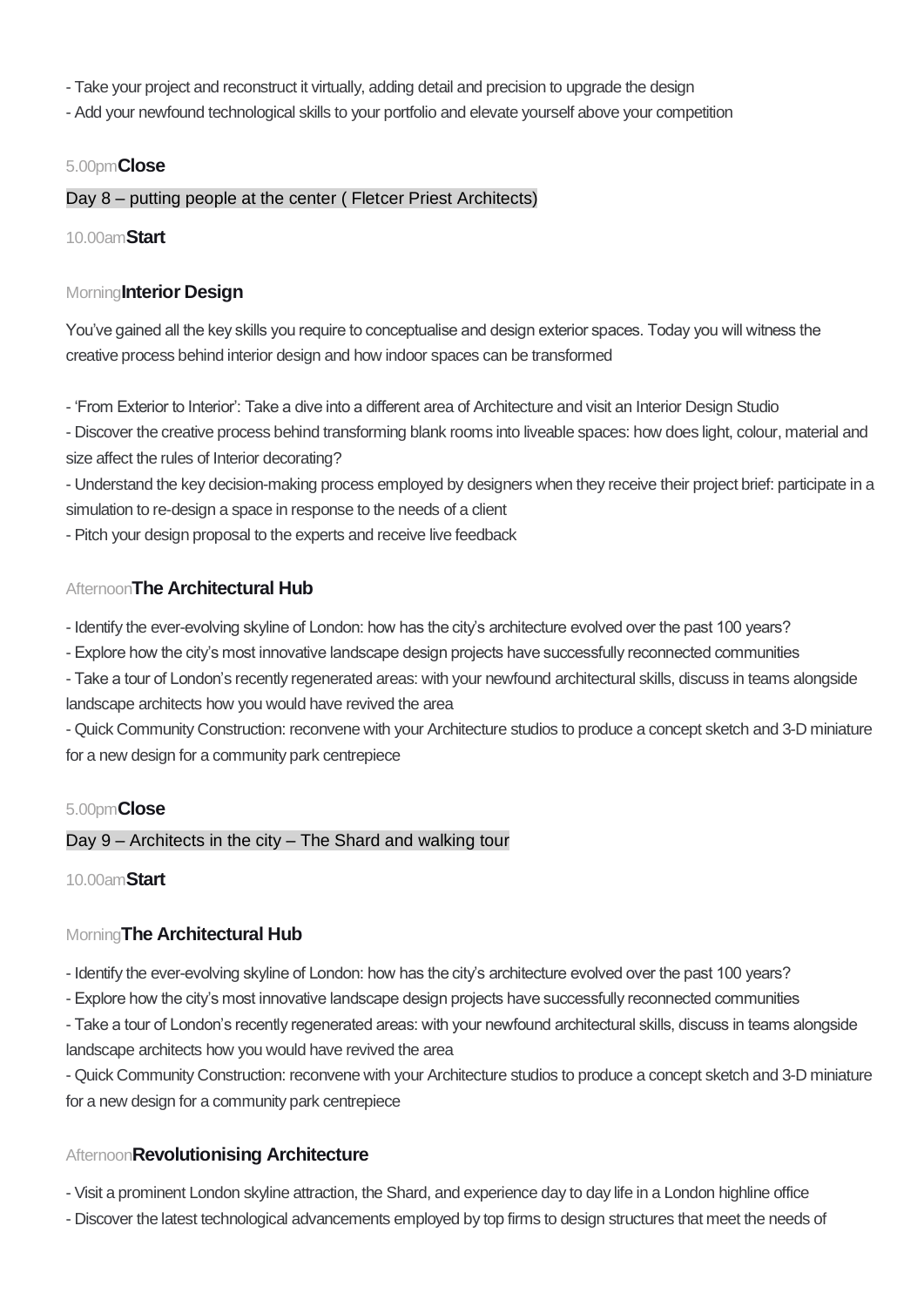society and the environment

- Uncover the potential of architecture in forensic science by analysing investigations that employ cutting-edge techniques in spatial and architectural analysis in aid of human rights and environmental investigations

- Develop your own understanding of the skills required in architecture and discover your own potential

#### 5.00pm**Close**

Day 10 – Exibition

10.00am**Start**

## Morning**The Architectural Showroom**

Congratulations! You've come to the end of your journey through Architectural Design, where you have gained invaluable skills and completed several professional projects. Now it's time to exhibit all the hard work you've put in over the Summer **Experience** 

- Collaborate with your Architecture Studio to organise a Showroom to exhibit all your design projects from the Summer **Experience** 

- Discover the ways Architects are required to differentiate their display of 2-D and 3-D work

- Consider how space and light impact how your projects are experienced and how best to enhance the interaction between the audience and the project

- Write a Statement as an Architectural Studio to underpin your exhibition and present it to the Critics for feedback

#### Afternoon**The Private View**

- Put your newfound knowledge to the test

- Invite top architects to the Private View of your exhibition and practice your networking and pitching skills by guiding them through the display

- Have your burning questions answered by those 'in the know'

- Receive valuable advice from experts in the field

#### 5.00pm**Close**

### Day 11 – Careermax

### 10.30am**Start**

Over the next five days, you will receive personalised coaching on how to succeed in each of the major milestones on the road to landing your dream job: i) securing a place at a top-tier university ii) excelling in your studies iii) mastering every aspect of the recruitment process and procuring a top job in Architecture post-university. In addition, you will receive inspirational coaching on key employability skills from high-profile figures including politicians and Olympic athletes.

#### Morning**Enter CareerMax**

Your future starts now: discover the essential skills needed to thrive in Architecture

- Personal development plan: work with a careers expert in small focus groups to plan the next steps in your journey
- 'Big results require big ambitions': hear from a world-class Olympic athlete on the importance of being a self-starting,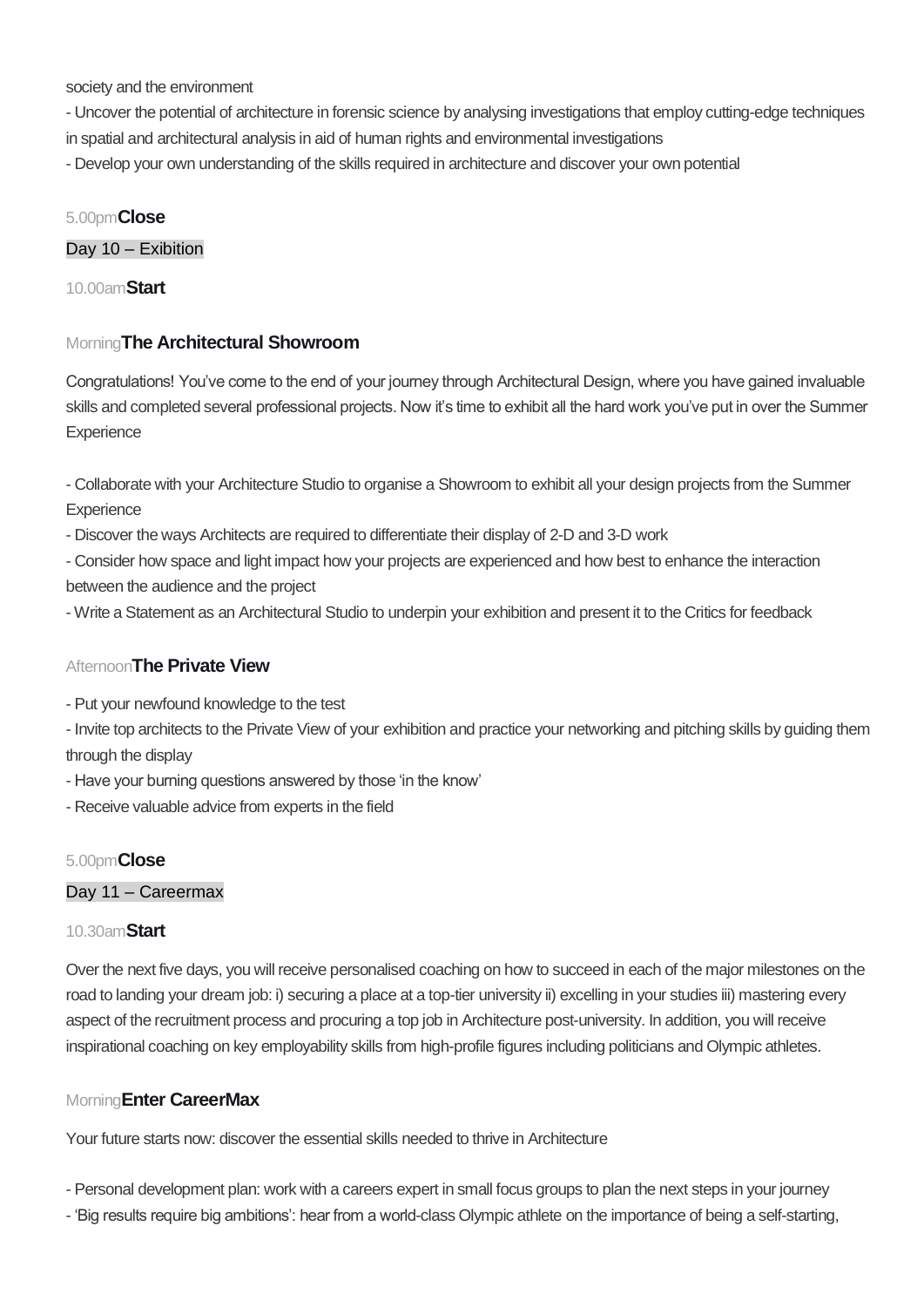ambitious individual in today's increasingly competitive climate

- 'The art of communication is the language of leadership': hear from a high-ranking politician on how best to improve your communication skills and captivate a large audience

## Afternoon**University Applications**

You're in your final year of school and it is time to start thinking about what comes next

- Inside UCAS: an interactive session with a university admissions expert, with guidance on how to ace your applications and bag your first-choice university

- University and degree choices: making the right decisions to maximise your career potential
- Eye-catching extracurriculars: using extracurricular activities to boost your application
- Portfolio workshop: expert coaching on the art of portfolio curation
- Interview training: a masterclass with senior admissions tutors from top UK universities

- You become the admissions officer: step into the shoes of a university admissions tutor; review a collection of portfolios and interview prospective students for a place at a world-renowned creative institution

#### 5.00pm**Close**

#### Day 12 – Enter Cambridge University

10.30am**Start**

## Morning**Welcome to University!**

Congratulations! You have been accepted into your first-choice university – it's time to start preparing

- University tour: private tour of Cambridge led by students, who will guide you through the abundant opportunities available to you there

- Academic lecture: meet academics from the Department of Architecture, hear about life in the Studio and experience a university-style lecture

- Meet the university team: attend an exclusive networking lunch with students and academics from the Department of **Architecture** 

#### Afternoon**Step into the Shoes of a Student**

- The academic seminar: discuss the contents of the morning lecture in a seminar group led by an academic, reflect on the topics raised with likeminded individuals and begin to generate your initial hypotheses

- The design project: work effectively as part of a team to research and plan for a knock-out group presentation
- The group presentation: present your team's design ideas to your peers and academics
- The feedback: receive feedback on your presentation and reflect on your team's performance

#### 5.00pm**Close**

#### Day 13 – Graduate recruitment: applications and interviews

10.30am**Start**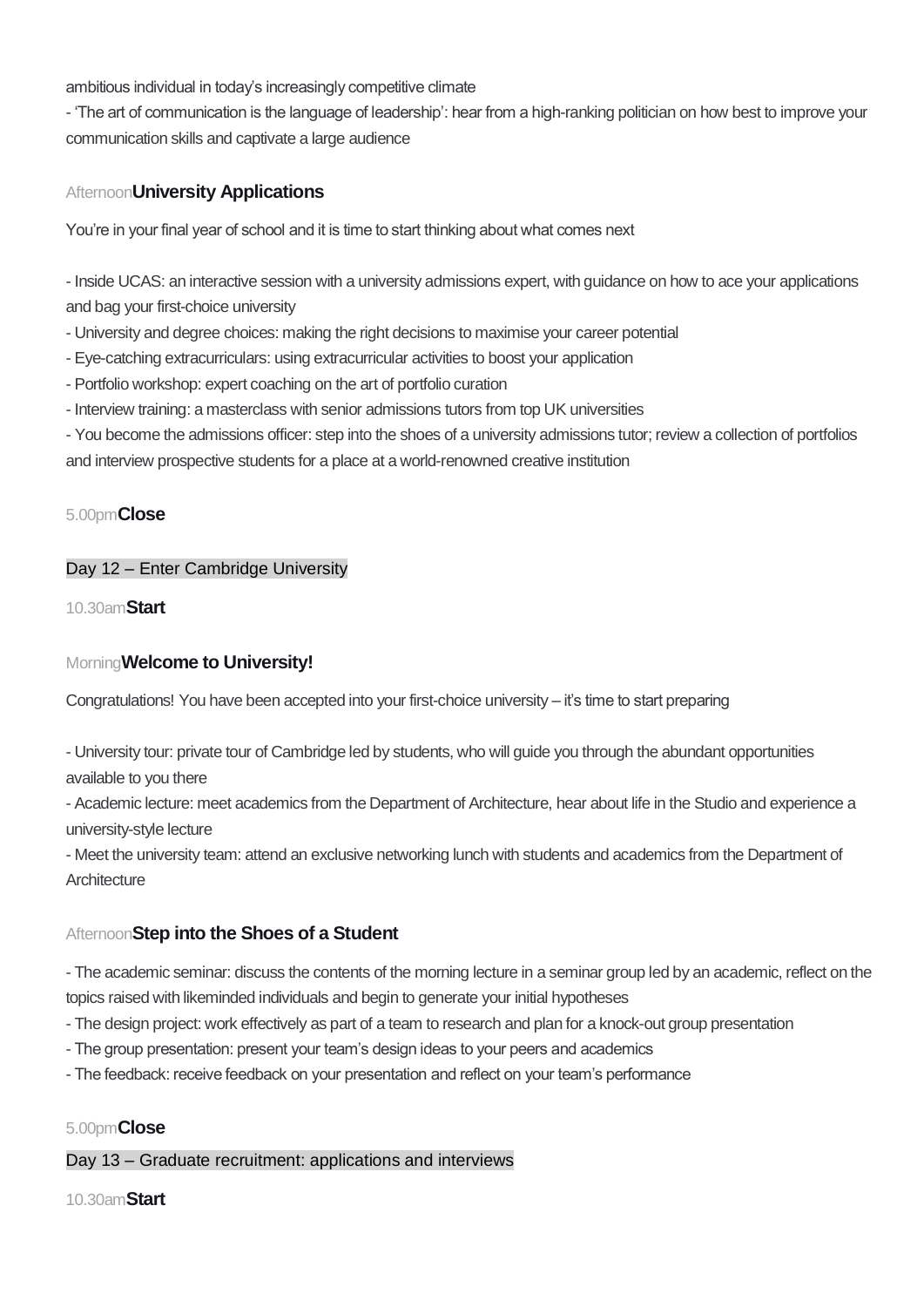# Morning**Graduate Applications**

You're in your final year of study and it is time to start thinking about life after university

- Standout work experience: learn the importance of securing relevant work experience and the impetus it can add to your graduate job applications

- Killer Portfolios: crack the code to the perfect portfolio with industry recruitment experts and hear from senior hiring managers from top Architecture firms on what they are looking for in candidate portfolios

- You become the hiring manager: step into the shoes of a senior hiring manager working at a top global Architecture Practice as you screen a set of graduate portfolios and select which candidates you would like to interview

#### Afternoon**Graduate Interviews**

The graduate recruiter was impressed by your knockout portfolio and you have now been invited to interview for the role

- Interview workshop: receive bespoke public speaking training on how best to articulate yourself during high-pressure, professional situations such as interviews and presentations

- You become the graduate interviewer: interview candidates for a graduate role alongside senior recruitment managers and put them through their paces with a series of challenging scenario-based questions

- Reflection: return to your focus groups and review the goals you set for InvestIN's CareerMax week. What have you achieved so far? What would you like to work on over the final two days? What questions do you need answering?

#### 5.00pm**Close**

#### Day 14 – Graduate Recruitment: assessment centres

10.30am**Start**

#### Morning**Enter the Assessment Centre**

Congratulations! You have nailed the initial interview for a graduate role at a major Architecture firm and are among the top-ranked candidates invited to the final stage assessment centre

- Graduate assessments: discover the different types of activities you will be faced with during an assessment centre and the core competencies that recruiters are looking for

- Psychometric tests: experience a series of skills tests that will gauge your artistic and creative abilities and receive feedback on your performance

- In tray exercise: tackle a series of challenging in tray exercises and impress your prospective employer with your calm and organised approach to work

#### Afternoon**The Group Exercise**

- The task: receive an exciting group exercise brief, meet your team and establish members' individual strengths and areas of expertise

- Group discussion: master the art of managing discussions during group assessment centre activities as you collaborate with your team and evaluate one another's contributions

- Key skills: manage your time effectively and wow the assessors with your outstanding approach to teamwork and leadership